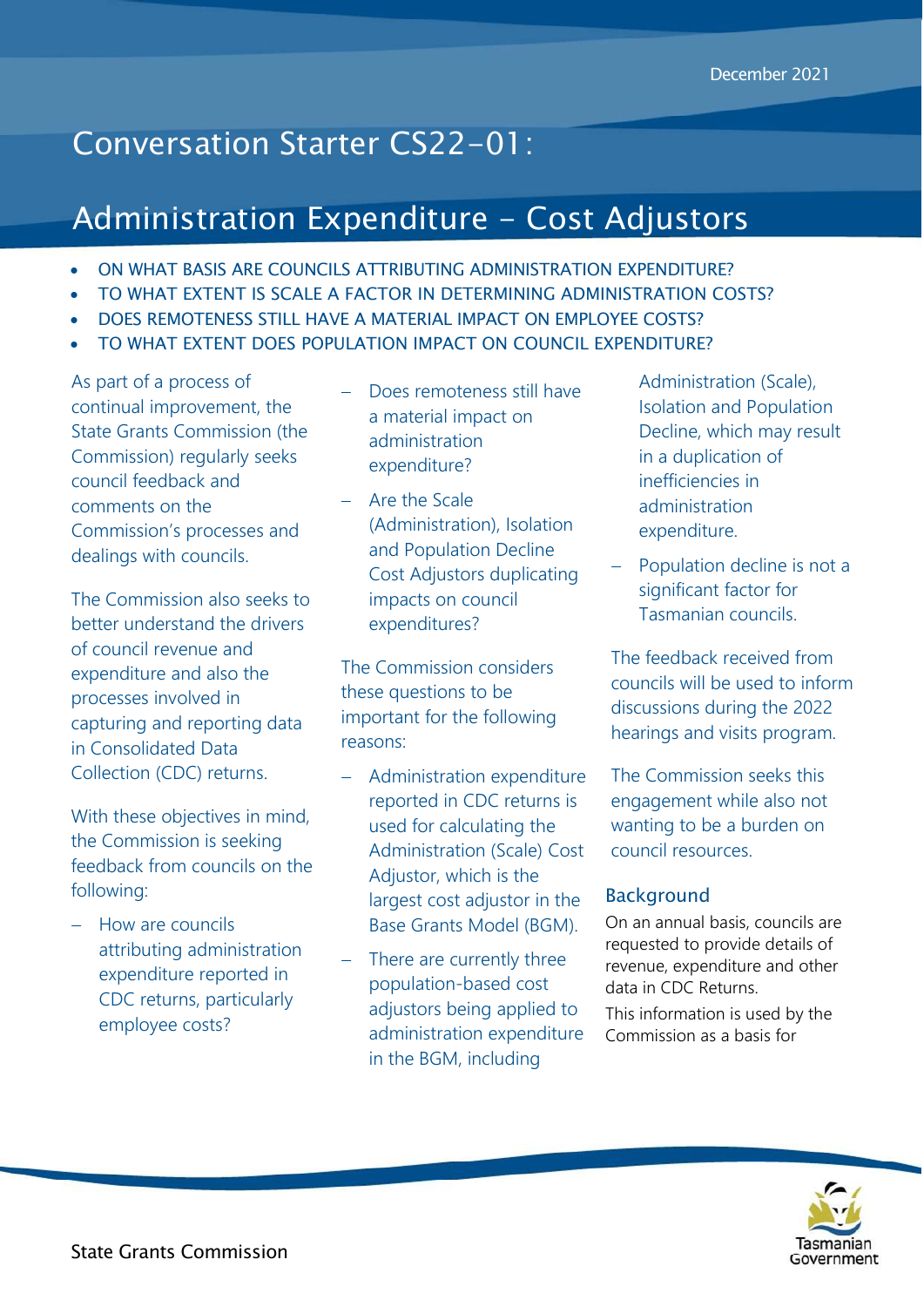distributing Financial Assistance Grants to councils.

The Commission applies 11 cost adjustors to reflect the inherent relative cost advantages or disadvantages faced by councils in providing services.

Any errors in data reported have a direct impact on the distribution of grants to all councils. Applying more than one cost adjustor to the same expenditure category may also result in assessed expenditure being overstated, particularly if they are both attempting to address the same disadvantage.

The Commission is committed to recognising these differences in the capacity of councils to attract lower costs due to location, scale and population.

The Commission is seeking to better understand the operation of the Scale (Administration), Population Decline and Isolation Cost Adjustors:

# Scale (Administration) Cost Adjustor

The Scale (Administration) cost adjustor accounts for the diseconomies of scale that smaller councils face in providing administration services.

Diseconomies occur because the cost per person of providing a service is greater for councils with a small population than for those councils with larger populations.

A major component of General Administration being reported in CDC returns is wages and salaries (reported under "Legislative, Executive and Financial and Fiscal Affairs"), which may also relate to other expenditure categories.

#### The Commission would appreciate feedback from councils on:

- What systems do you have in place for separately identifying costs relating to General Administration?
- Does reporting these costs involve any costallocation decisions (e.g. employees may work across a number of different categories)?
- To what extent is the population of a council significant in impacting on costs?

# Isolation Cost Adjustor

The Isolation cost adjustor recognises the increased costs that arise from geographical isolation. Such costs include attracting staff to remote areas, communicating with relevant bodies, travel and the supply of necessary construction and maintenance materials.

This is calculated according to a weighted sum of distances between each council's administrative (or most populous) centre, relevant regional centres and Hobart, these being the focus for administrative and economic activity within the State.

The Commission would appreciate feedback from councils on:

- Given the rapid advancements in communication and other technologies, do you think that remoteness is still a significant factor when it comes to attracting and retaining staff, and in the costs of staff and other inputs?
- To what extent to you think that the inherent cost advantages or disadvantages captured by the Isolation Cost Adjustor are also reflected in the Scale (Administration) Cost Adjustor, particularly as it relates to employee costs*?*

## Population Decline Cost Adjustor

The Population Decline cost adjustor was introduced when, for varying economic and structural reasons, many councils were impacted by significant declines in population. It reflects the delays that a council can incur when employee and other expenditures do not reduce in line with a declining population.

## The Commission would appreciate feedback from councils on:

- To what extent is population decline an issue for your council?
- Which expenditure areas are most affected by this cost disadvantage?